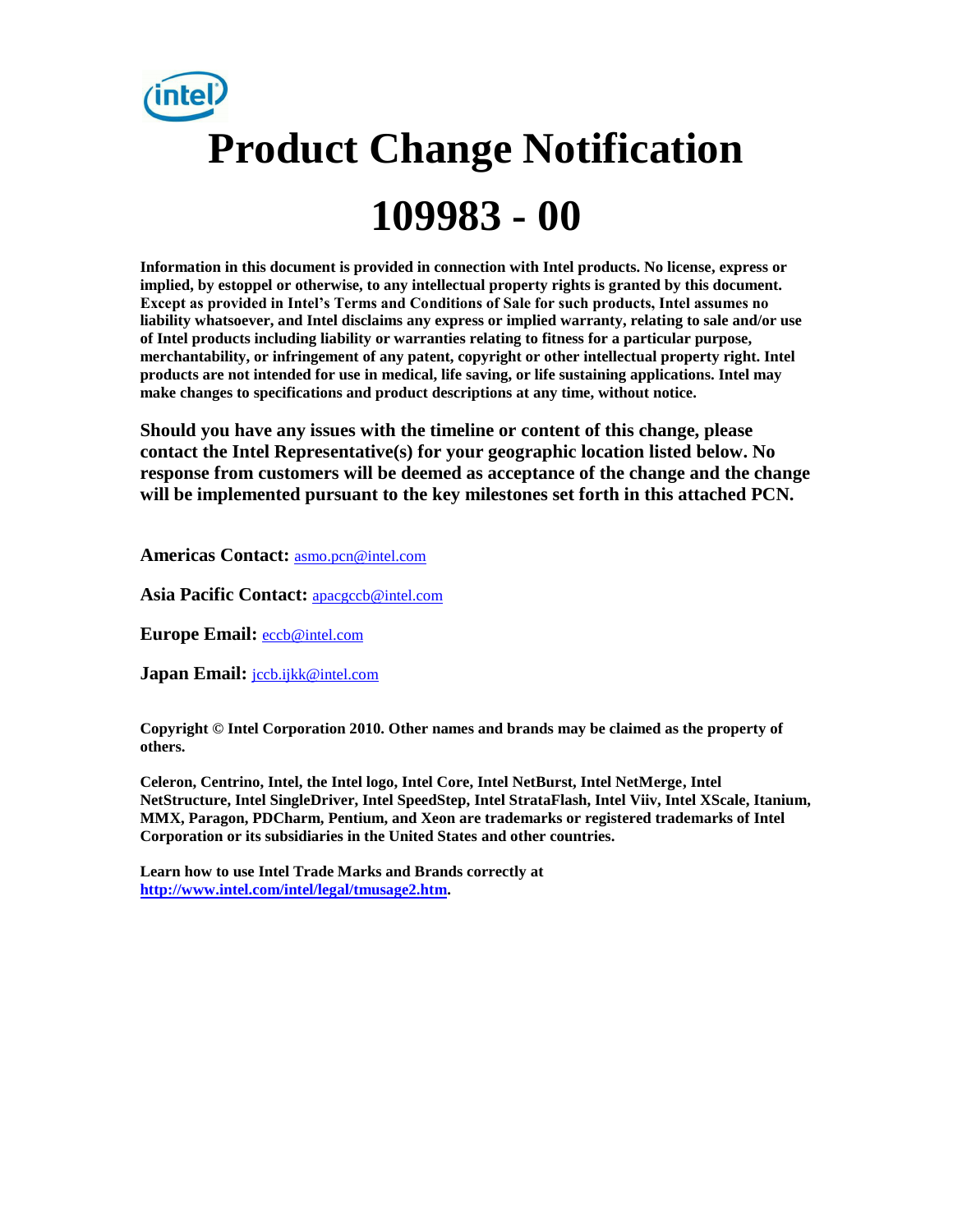# **Product Change Notification**

**Change Notification #: 109983 - 00 Change Title: Intel® Core™ i7-640LM, i7-620LM, i7-640UM, i7-620UM & i5-520UM Processors, PCN 109983-00, Product Design, C-2 to K-0 Stepping Conversion**

**Date of Publication: April 23, 2010**

# **Key Characteristics of the Change:**

Product Design

### **Forecasted Key Milestones:**

| Date of Samples Availability:                                    | April 30, 2010  |
|------------------------------------------------------------------|-----------------|
| Date of Qualification Data Availability:                         | March 29, 2010  |
| Date Customer Must be Ready to Receive Post-Conversion Material: | July 30, $2010$ |
| Date of First Availability of Post-Conversion Material:          | May 17, 2010    |

*The date of "First Availability of Post-Conversion Material" is the projected date that a customer may expect to receive the Post-Conversion Materials. This date is determined by the projected depletion of inventory at the time of the PCN publication. The depletion of inventory may be impacted by fluctuating supply and demand, therefore, although customers should be prepared to receive the Post-Converted Materials on this date, Intel will continue to ship and customers may continue to receive the pre-converted materials until the inventory has been depleted.*

# **Description of Change to the Customer:**

Intel is initiating a C-2 to K-0 stepping conversion for the Intel® Core™ i7-640LM, i7-620LM, i7-640UM, i7-620UM and i5-520UM processors where they will undergo the following changes:

- New S-spec and Material Master Numbers for the converting products.
- CPUID will change from 0x20652h to 0x20655h.
- C-2 package is pin compatible with K-0 package